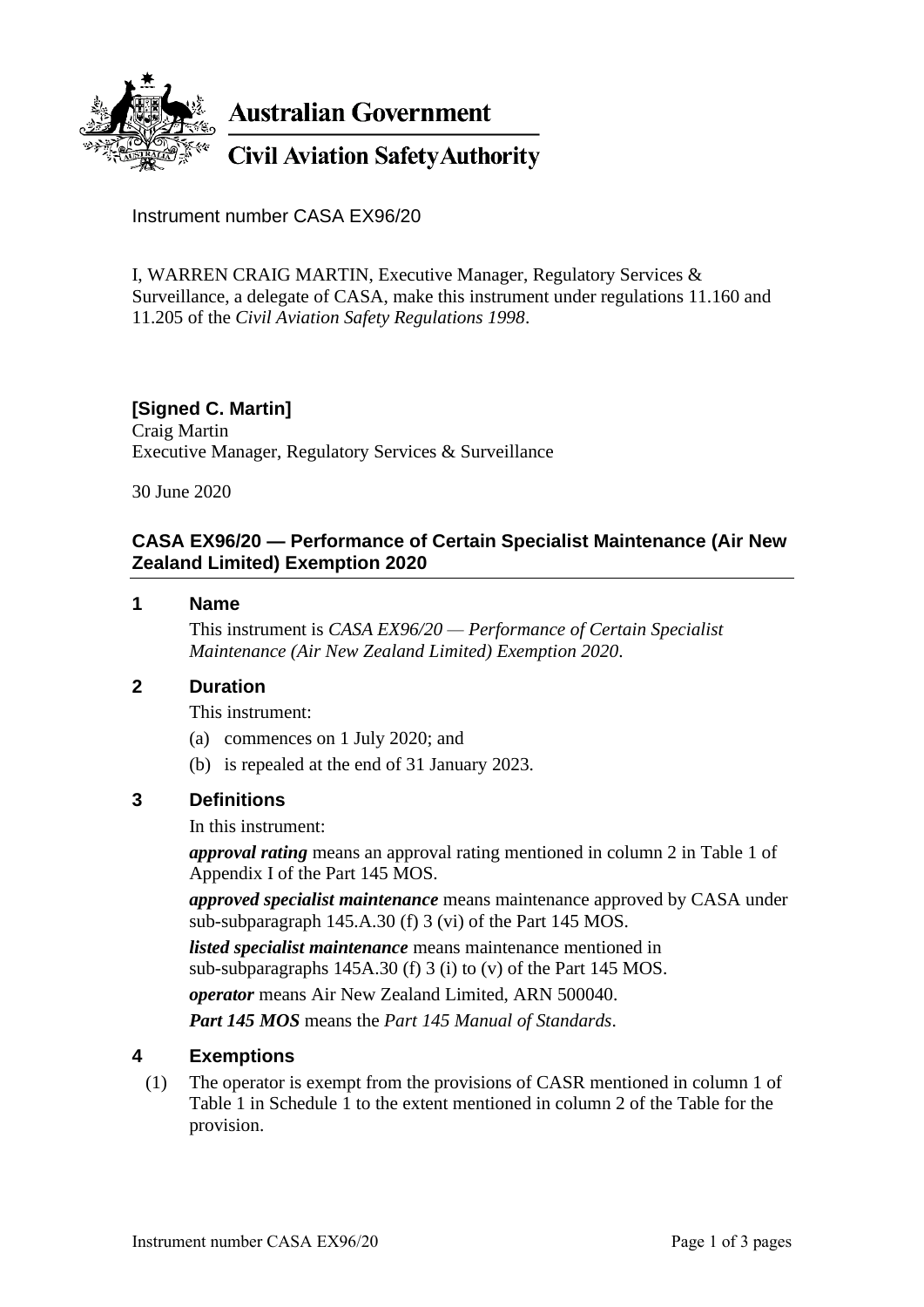(2) An exemption from a provision of CASR mentioned in subsection (1) is subject to the condition mentioned in column 3 of Table 1 in Schedule 1 for the provision.

### **5 Additional condition**

An exemption from a provision of CASR mentioned in section 4 is also subject to the condition that the operator ensures that the maintenance to which the exemption applies is maintenance:

- (a) mentioned in column 1 of Table 2 in Schedule 1, as detailed in column 2 of the Table, for the maintenance; and
- (b) carried out:
	- (i) under the operator's A1 approval rating; and
	- (ii) at the operator's approved maintenance facilities.

### **Schedule 1**

#### **Table 1 — Exemptions and conditions**

| <b>Item</b>    | <b>CASR</b><br>provision<br>(Column 1) | <b>Extent</b><br>(Column 2)                                                                                                                                                                                                      | <b>Conditions</b><br>(Column 3)                                                                                                                                                                                      |  |
|----------------|----------------------------------------|----------------------------------------------------------------------------------------------------------------------------------------------------------------------------------------------------------------------------------|----------------------------------------------------------------------------------------------------------------------------------------------------------------------------------------------------------------------|--|
| $\mathbf{1}$   | $145.045$ (a) (iii)                    | Only to the extent of the<br>requirement to comply with<br>the approval rating for<br>maintenance that is not listed<br>specialist maintenance.                                                                                  | The operator must have the<br>approval rating that would<br>apply to the maintenance as if it<br>were approved specialist<br>maintenance.                                                                            |  |
| $\overline{2}$ | 145.045 (a) $(v)$                      | Only to the extent that the<br>The operator must have the<br>written approval of CASA as if<br>maintenance must be<br>the maintenance had been<br>approved specialist<br>maintenance.<br>approved specialist<br>maintenance.     |                                                                                                                                                                                                                      |  |
| 3              | 145.070(1)(c)                          | Only to the extent that<br>maintenance services that are<br>not listed specialist<br>maintenance may only be<br>provided in accordance with<br>the approval rating for<br>approved specialist<br>maintenance.                    | The operator may only provide<br>the maintenance services in<br>accordance with the approval<br>rating that would apply to the<br>maintenance as if it were<br>approved specialist<br>maintenance.                   |  |
| $\overline{4}$ | $145.070(1)$ (e)                       | Only to the extent that<br>maintenance services that are<br>not listed specialist<br>maintenance may only be<br>provided in accordance with<br>the privileges for the approval<br>rating for approved specialist<br>maintenance. | The operator may only provide<br>the maintenance services in<br>accordance with the privileges<br>of the approval rating that<br>would apply to the maintenance<br>as if it were approved specialist<br>maintenance. |  |